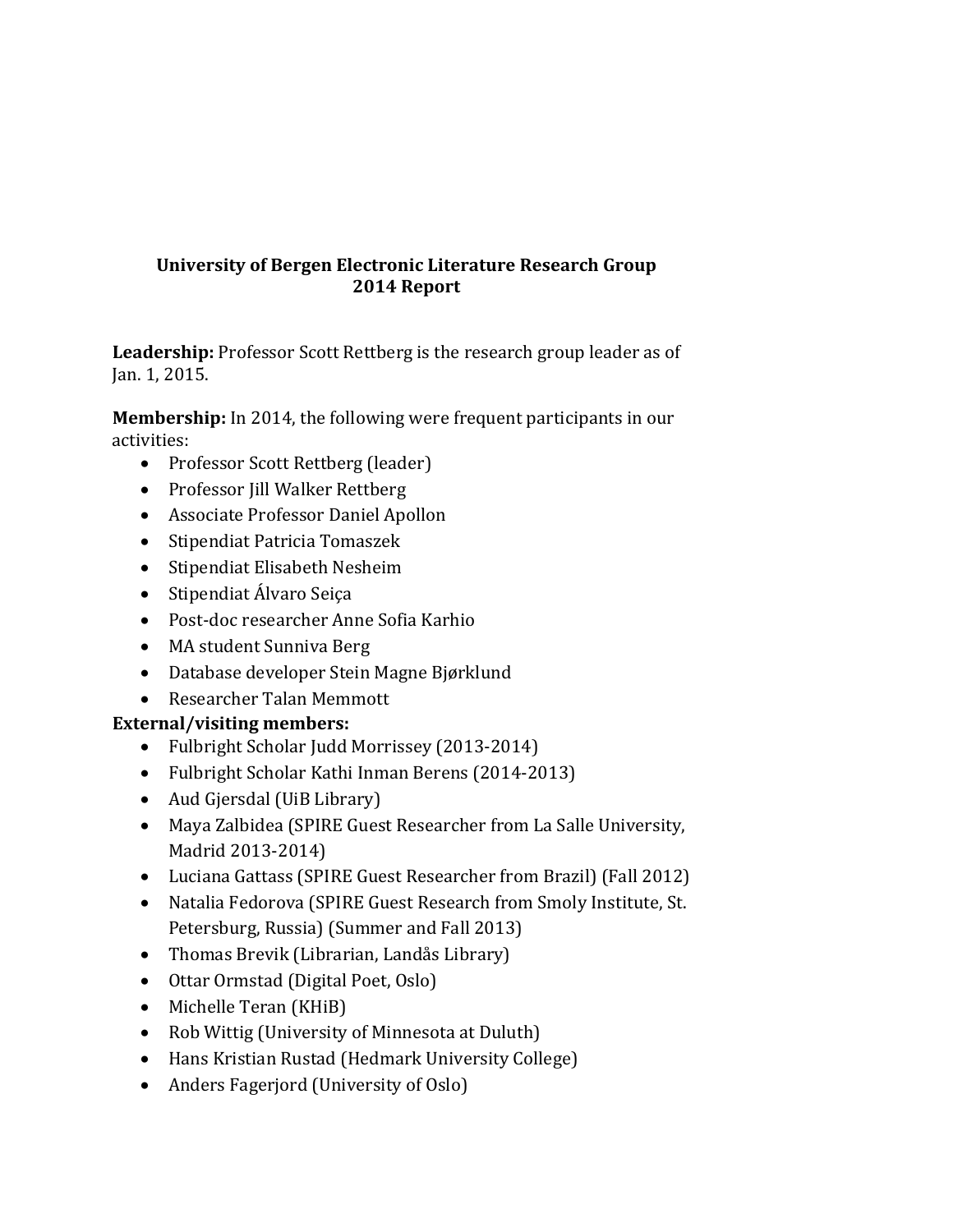• Anders Løvlie (Gjøvik University College)

### **Activities in 2014:**

The Electronic Literature Research group was initiated in 2011, and operates separately from Digital Culture research group, with which it is still closely affiliated. A number of joint meetings with the Digital Culture research group were held in 2013, and PhD researcher training is administered jointly through the two research groups. The research group met regularly. Regular meetings during the academic year focused on the development of the ELMCIP Knowledge Base and research following from it. Additional meetings were held focused on other research topics related to electronic literature, frequently including guest lecturers. In 2014, the Digital Arena Electronic Literature Reading Series organized in collaboration with the Bergen Public Library was a center of research group and public engagement for the research group. The series included six nine events featuring international researchers, writers and artists presenting their work and leading public audiences in discussion and debate of the humanities research and artworks presented.

Professors Scott Rettberg and Jill Walker Rettberg were on sabbatical in the USA in Spring 2014. Based at the University of Illinois Chicago, they gave many presentations at leading USA institutions such as Brown University, the University of Chicago, and MIT. A number of research group members presented new work at international conferences, festivals, and as guest lectures. Jill Walker Rettberg gave one of the keynote addresses at the ELO 2014 conference. During Nov-Dec. 2015, Scott Rettberg was also an invited international chair professor at the H2H Arts Labex, Paris 8 University. A detailed list will be made available online in an extended version of this report.

Research group members had a number of significant research publications in 2014, including Jill Walker Rettberg's book *Seeing* **Ourselves Through Technology: How We Use Selfies, Blogs and Wearable** *Devices to See and Shape Ourselves* on Palgrave, the book *Electronic* Literature as a Model of Creativity and Innovation in Practice co-edited by Scott Rettberg on West Virginia University Press, and numerous book chapters and journal articles. Our research group had a particularly strong presence in the important 2014 collection *The Johns Hopkins Guide*